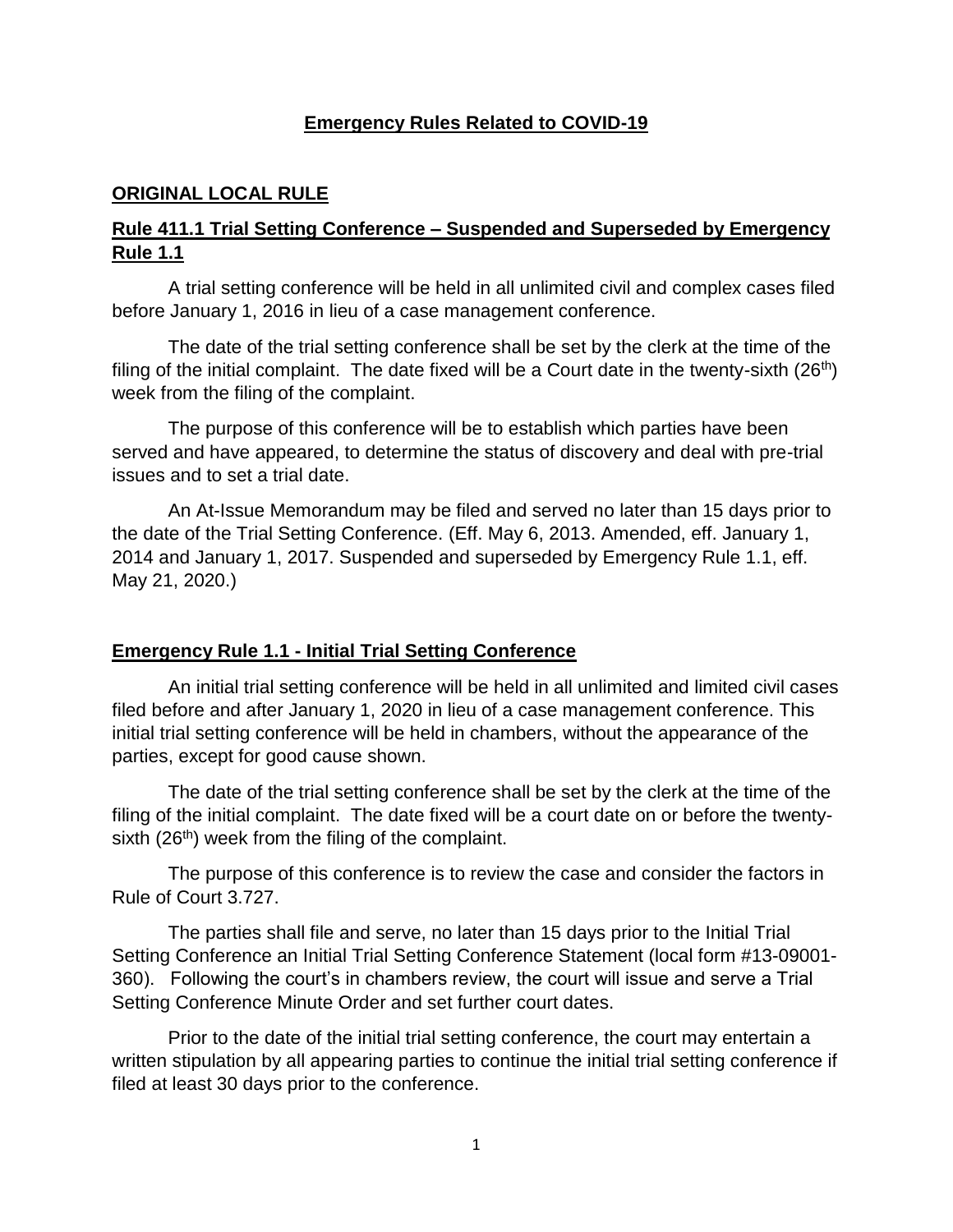Complex cases shall be governed by Local Rule 412.

This rule will remain in effect until 90 days after the Governor declares that the state of emergency related to the COVID-19 pandemic is lifted, or until amended or repealed by the court, whichever occurs first.

### **NEW LOCAL RULE**

### **Emergency Rule 1.2 - Further Trial Setting Conferences**

The court may set further trial setting conferences following the initial trial setting conference. In that event, an At Issue Memorandum shall be filed and served no later than 15 days prior to the trial setting conference.

All future trial setting conferences shall be attended by remote appearance only by attorneys of record, except for good cause shown. Self-represented parties may appear in person, by court-call or in the discretion of each judge, through telephone appearance in the department, if scheduled at least 48 hours prior to the date of the hearing.

This rule will remain in effect until 90 days after the Governor declares that the state of emergency related to the COVID-19 pandemic is lifted, or until amended or repealed by the court, whichever occurs first.

## **ORIGINAL LOCAL RULE**

## **Rule 411.2 Trial Readiness Conference – Suspended and Superseded by Emergency Rule 1.3**

A trial readiness conference shall be held in all unlimited civil and complex cases. The date of the trial readiness conference may be set by the Court at the time of the Trial Setting Conference.

The purpose of this conference is to finalize trial preparation and allow the trial of the case to proceed in a more expeditious manner. On the date set by the Court, the parties and trial counsel shall appear and submit to the Court, unless otherwise directed by the Court, the following documents: 1) any oppositions to motions in limine; 2) proposed jury instructions; 3) proposed verdict forms; 4) witness and exhibit lists; 5) a statement of any stipulated facts; 6) proposed voir dire questions and/or questionnaires; and 7) a short statement of the case to be read to the jury, if applicable. Documents should be jointly submitted. If the parties cannot agree to jointly submitted proposed documents, each party can submit individual documents. If a party reasonably believes a witness's name or an exhibit should be confidential until used in trial, he/she shall so indicate to the Judge in camera.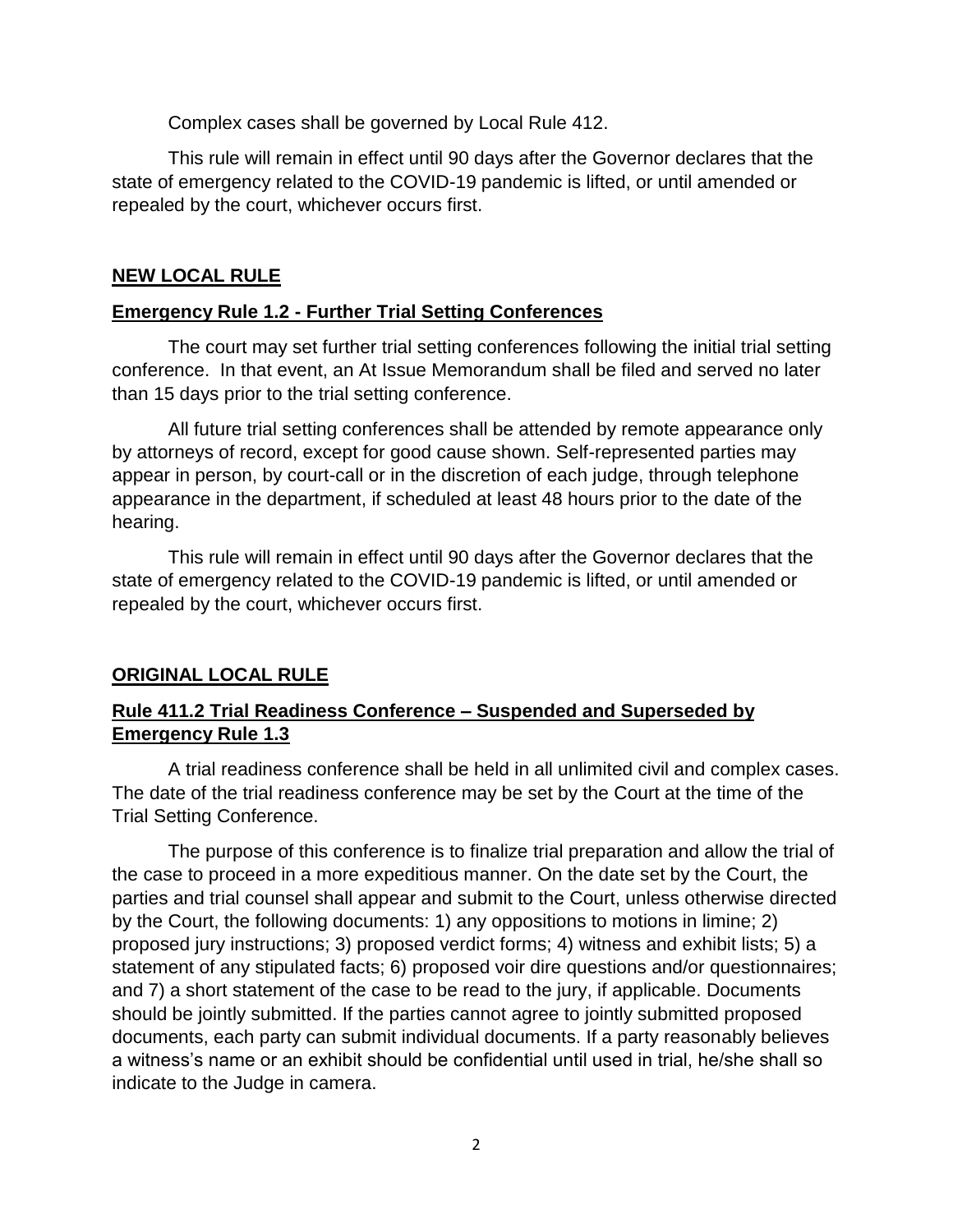Trial readiness conferences may be held, at the court's discretion, by videoconferencing.

All motions in limine shall be in writing and filed with service completed at least 8 days before the conference.

All motions in limine shall comply with Local Rule 415.

(Former Rule 411. Eff. July 1, 1998. Amended, January 1, 2005 and January 1, 2007. Renumbered as Rule 411.2 and amended, eff. May 6, 2013. Amended, eff. July 1, 2015 and January 1, 2017. Suspended and superseded by Emergency Rule 1.3, eff. May 21, 2020.)

# **Emergency Rule 1.3 - Trial Readiness Conference**

A trial readiness conference shall be held in all unlimited and limited civil and complex cases. The date of the trial readiness conference may be set by the Court at the time of the Trial Setting Conference.

The purpose of this conference is to finalize trial preparation and allow the trial of the case to proceed in a more expeditious manner. On the date set by the Court, the parties and trial counsel shall appear and submit to the Court, unless otherwise directed by the Court, the following documents: 1) any oppositions to motions in limine; 2) proposed jury instructions; 3) proposed verdict forms; 4) witness and exhibit lists; 5) a statement of any stipulated facts; 6) proposed voir dire questions and/or questionnaires; and 7) a short statement of the case to be read to the jury, if applicable. Documents should be jointly submitted. If the parties cannot agree to jointly submitted proposed documents, each party can submit individual documents. If a party reasonably believes a witness's name or an exhibit should be confidential until used in trial, he/she shall so indicate to the Judge in camera.

Trial readiness conferences may be held, at the court's discretion, by videoconferencing, if available.

All motions in limine shall be in writing and filed with service completed at least 8 days before the conference.

All motions in limine shall comply with Local Rule 415.

This rule will remain in effect until 90 days after the Governor declares that the state of emergency related to the COVID-19 pandemic is lifted, or until amended or repealed by the court, whichever occurs first.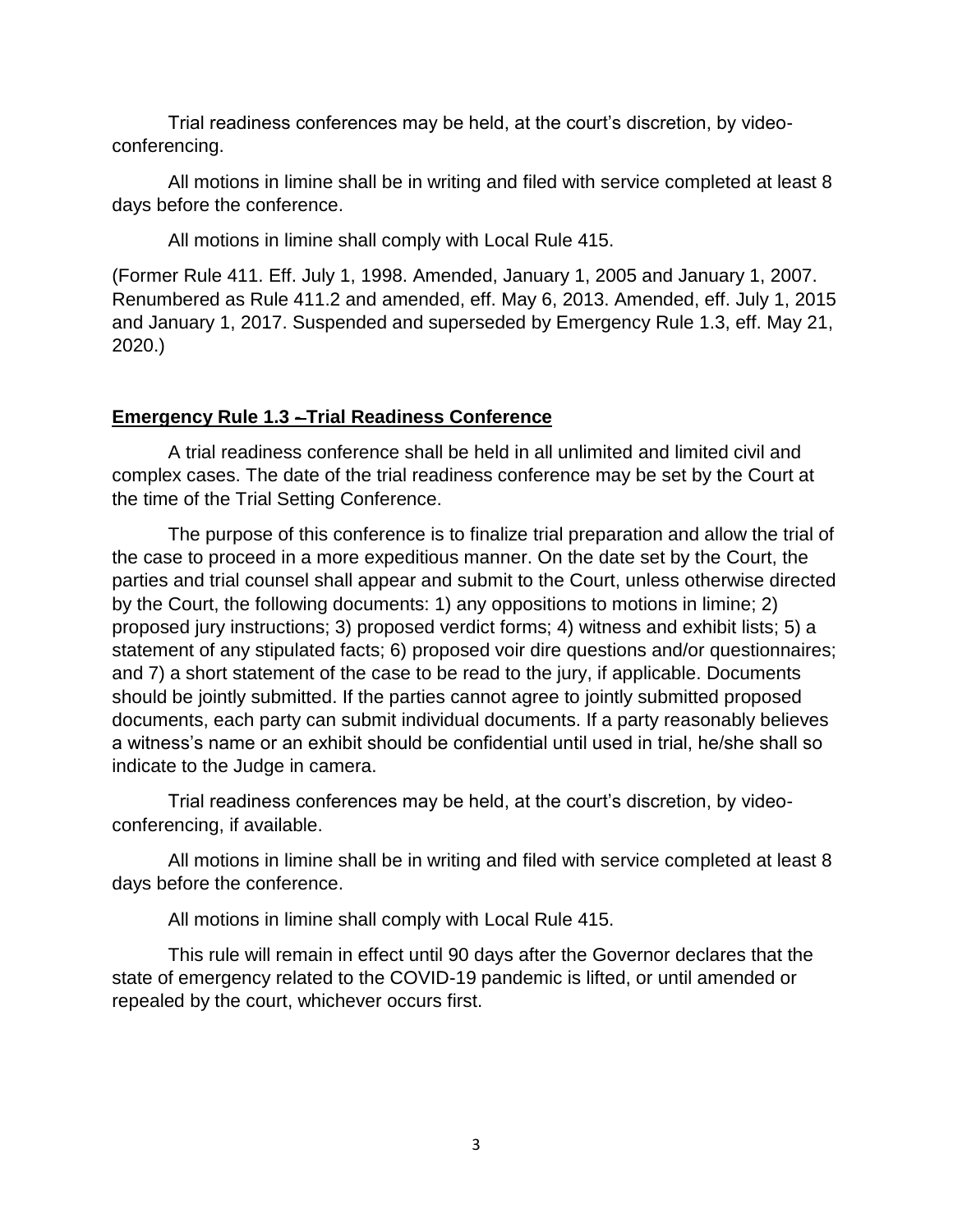### **ORIGINAL LOCAL RULE**

# **RULE 416 DUTY OF COUNSEL AS TO TRIAL DATE ASSIGNED – Suspended and Superseded by Emergency Rule 2**

After a trial date has been assigned, it shall be the duty of counsel to inform the assigned Judge and all opposing counsel of any fact tending to indicate that the case may not proceed to trial on the date to which it has been assigned. In the event of settlement, counsel, or parties appearing in person, shall immediately notify the Court thereof. Failure to do so may be cause for imposition of sanctions. (Eff. July 1, 1998. Suspended and superseded by Emergency Rule 2, eff. May 21, 2020.)

# **Emergency Rule 2 - DUTY OF COUNSEL AS TO TRIAL DATE ASSIGNED**

After a trial date has been assigned, it shall be the duty of counsel to inform the assigned Judge and all opposing counsel of any fact tending to indicate that the case may not proceed to trial on the date to which it has been assigned. The court will entertain, by written stipulation and without ex parte application, a written stipulation by all parties to continue the first set trial date if filed at least 15 days prior to the trial date.

In the event of settlement, the parties shall immediately notify the Court thereof and file and serve a Notice of Settlement. Failure to do so may be cause for imposition of sanctions. Upon filing the Notice of Settlement the Court shall set an OSC Re Dismissal at least 90 days away. The Court extends the time for filing a dismissal for an additional 45 days from the time provided in California Rules of Court, Rule 3.1385(b) and (c). In the event that the case is unable to be dismissed within 90 days of the filing of the Notice of Settlement, Plaintiff shall comply with California Rules of Court, Rule 3.1385(e) and the Court will continue the case without personal appearance.

This rule will remain in effect until 90 days after the Governor declares that the state of emergency related to the COVID-19 pandemic is lifted, or until amended or repealed by the court, whichever occurs first.

## **ORIGINAL LOCAL RULE**

### **RULE 418 CONTINUANCES – Suspended and Superseded by Emergency Rule 3**

The Court adopts California Rule of Court, Rule 3.1332, with respect to requests for continuances. (Former Rule 361, eff. May 27, 1982. Renumbered as Rule 418, eff. July 1, 1998. As amended, eff. January 1, 2017. Suspended and superseded by Emergency Rule 3, eff. May 21, 2020.)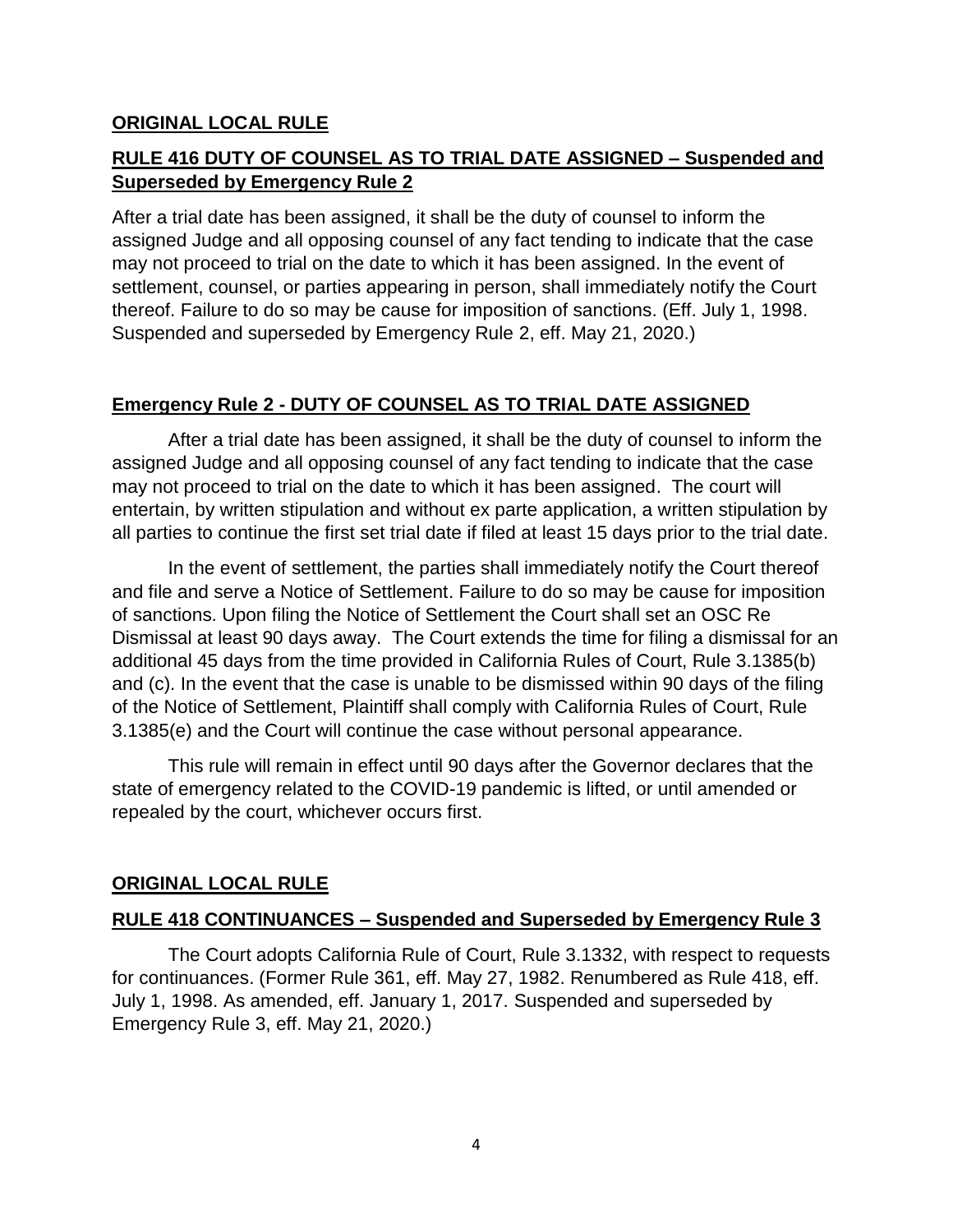### **EMERGENCY RULE 3 - CONTINUANCES**

The Court adopts California Rule of Court, Rule 3.1332, with respect to requests for continuances. Notwithstanding Rule 3.1332(b), the court will entertain, by written stipulation and without motion or ex parte application, a written stipulation by all parties to continue the first set trial date.

This rule will remain in effect until 90 days after the Governor declares that the state of emergency related to the COVID-19 pandemic is lifted, or until amended or repealed by the court, whichever occurs first.

# **ORIGINAL LOCAL RULE**

# **RULE 420 CASES REMOVED TO OTHER COURTS – Suspended and Superseded by Emergency Rule 4**

In the event that a case is removed to any federal court or transferred to a superior court in another county, the Court will set a status conference for a date, not earlier than 90 days from the date of removal or transfer. Counsel may file a Notice of Status of Removed Case with the court in lieu of appearing at the status conference. The Notice of Status of Removed Case must be filed no later than 10 days prior to the date of the case management or trial setting conference.

The Court will, upon receipt of the Notice, set an OSC hearing on the status of removal. At the OSC hearing, the Court will determine the status of the case. If it is determined that the case remains pending in federal court or a superior court in another county, no further status conference or other hearing in this Court will be set. Superior Court of California, County of San Bernardino.

If a case is remanded from federal court or returned from a superior court in another county, the plaintiff shall notify the Court of the remand or return and request a case management conference date. The plaintiff shall notify the Court of any action by the federal court that resolves the case or of any pertinent orders or rulings entered in the federal action.

If a case is removed to bankruptcy court, the Court will continue the status conference for 90 to 180 days at the Court's discretion. The plaintiff shall notify the Court of any action by the bankruptcy court that resolves the case. Any request for a stay must comply with California Rules of Court, Rule 3.650. (Eff., July 1, 2003. Amended, eff. January 1, 2012. As amended, eff. January 1, 2017. Suspended and superseded by Emergency Rule 4, eff. May 21, 2020.)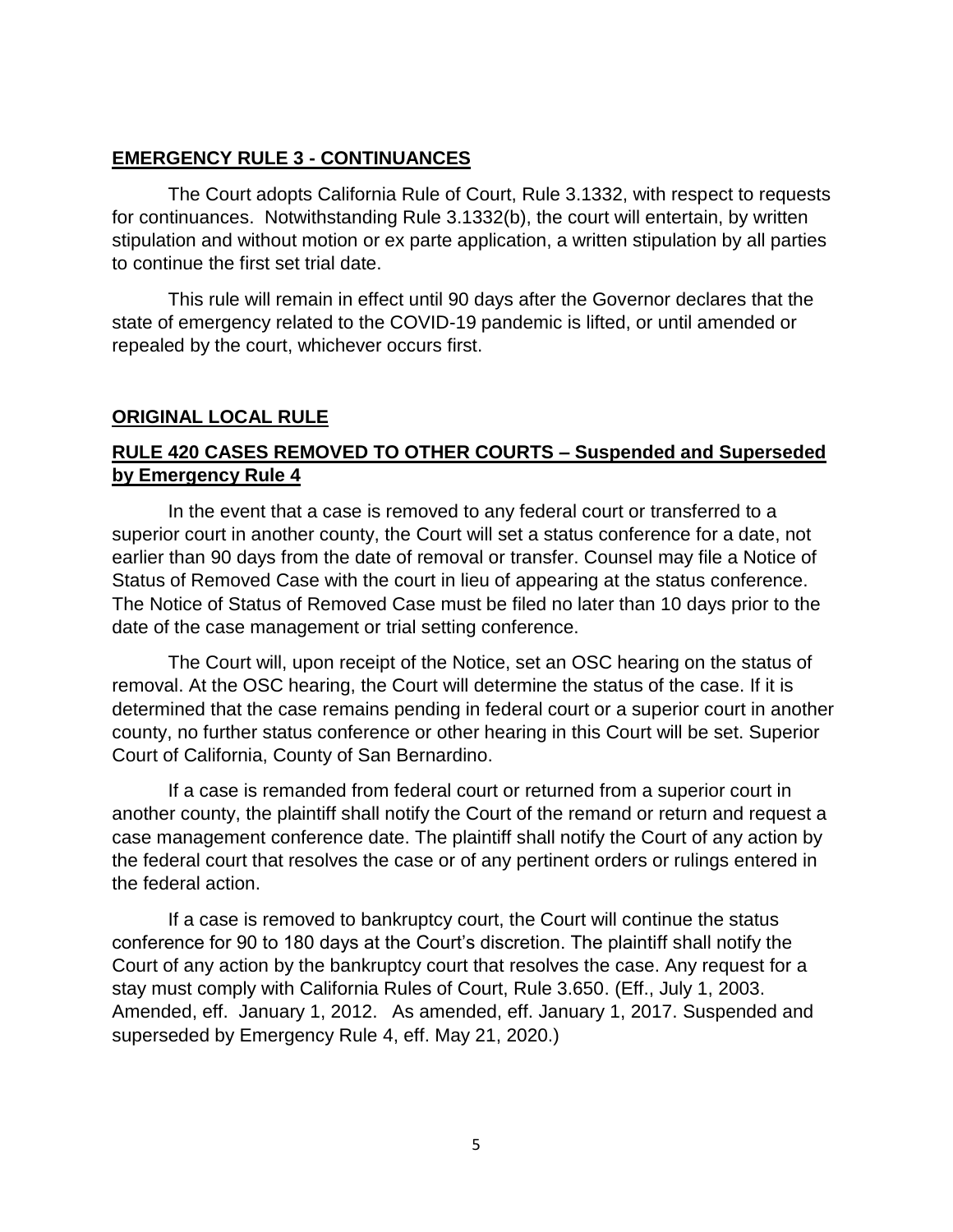### **EMERGENCY RULE 4 - CASES REMOVED TO OTHER COURTS**

In the event that a case is removed to any federal court or transferred to a superior court in another county, counsel may file a Notice of Status of Removed Case with the court in lieu of appearing at the any court hearing. The Notice of Status of Removed Case must be filed and served no later than 15 days prior to the date of the case management or trial setting conference.

The Court will, upon receipt of the Notice, set an OSC hearing on the status of removal, not earlier than 365 days from the date of removal or transfer. At the OSC hearing, the Court will determine the status of the case. If it is determined that the case remains pending in federal court or a superior court in another county, no further status conference or other hearing in this Court will be set, and the case will be dispositioned by the Court. If a case is remanded from federal court or returned from a superior court in another county, the plaintiff shall notify the Court of the remand or return and request a case management conference date. The plaintiff shall notify the Court of any action by the federal court that resolves the case or of any pertinent orders or rulings entered in the federal action.

If a case is removed to bankruptcy court, the debtor shall promptly file a Notice of Stay and the Court will set a status of bankruptcy OSC for 180 days at the Court's discretion. The parties shall notify the Court of any action by the bankruptcy court that resolves the case. Any request for a stay must comply with California Rules of Court, Rule 3.650.

This rule will remain in effect until 90 days after the Governor declares that the state of emergency related to the COVID-19 pandemic is lifted, or until amended or repealed by the court, whichever occurs first.

## **NEW LOCAL RULE**

### **EMERGENCY RULE 5 – COURT APPEARANCES**

The following court hearings shall be heard by remote appearance (court call or video conferencing, if available) unless good cause is shown:

- 1. OSC re service of Complaint/Cross-Complaint.
- 2. OSC re dismissals.
- 3. OSC re sanctions.
- 4. Further Trial Setting Conferences.
- 5. Status of Bankruptcy OSCs.
- 6. ORAPS where no proof of service is filed at least 10 days prior to the ORAP.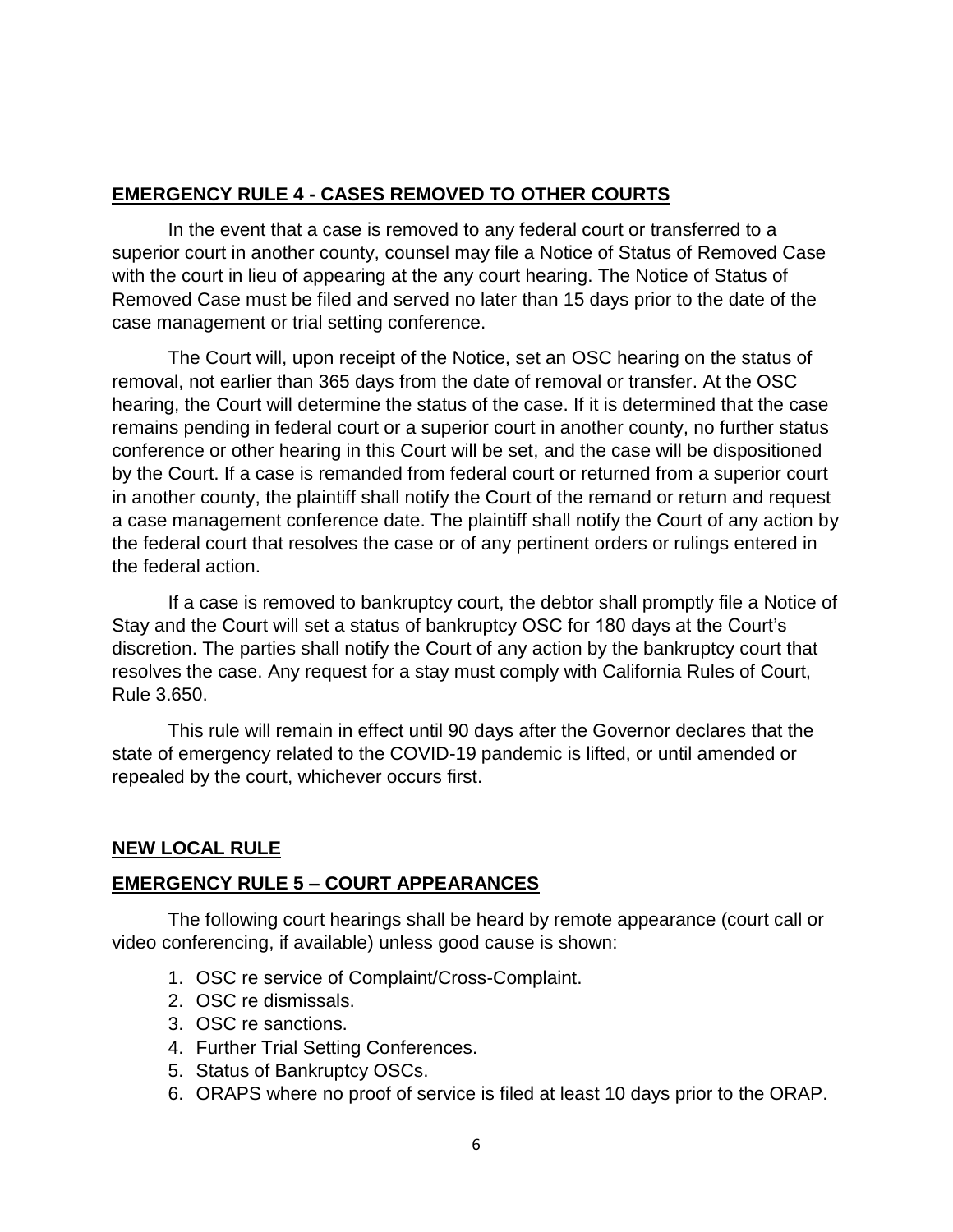- 7. Ex parte applications.
- 8. Status of arbitrations.
- 9. Claim of Exemptions.
- 10.Name Changes.

Self-represented parties may appear in person, by court-call or, in the discretion of each judge, through telephone appearance in the department, if scheduled at least 48 hours prior to the date of the hearing.

This rule will remain in effect until 90 days after the Governor declares that the state of emergency related to the COVID-19 pandemic is lifted, or until amended or repealed by the court, whichever occurs first.

### **NEW LOCAL RULE**

# **EMERGENCY RULE 6 – SERVICE OF COMPLAINT, CROSS-COMPLAINT, RESPONSE AND ENTRY OF DEFAULT**

The time periods provided in California Rules of Court, Rule 3.110 are extended by an additional thirty (30) days.

The time period provided by Rules of Court, Rule 3.20 is extended to 30 days.

This rule will remain in effect until 90 days after the Governor declares that the state of emergency related to the COVID-19 pandemic is lifted, or until amended or repealed by the court, whichever occurs first.

## **ORIGINAL LOCAL RULE**

# **RULE 560 MOTIONS REMOVED FROM CALENDAR – Suspended and Superseded by Emergency Rule 7**

A law and motion matter that has gone off calendar may be restored only upon notice, except in an extraordinary situation to be determined by the Court in its discretion.

## **EMERGENCY RULE 7 - MOTIONS REMOVED FROM CALENDAR**

A law and motion matter that has gone off calendar may be restored only upon notice, except in an extraordinary situation to be determined by the Court in its discretion.

In the Court's discretion, the Court may, on its own motion, take off calendar the following motions: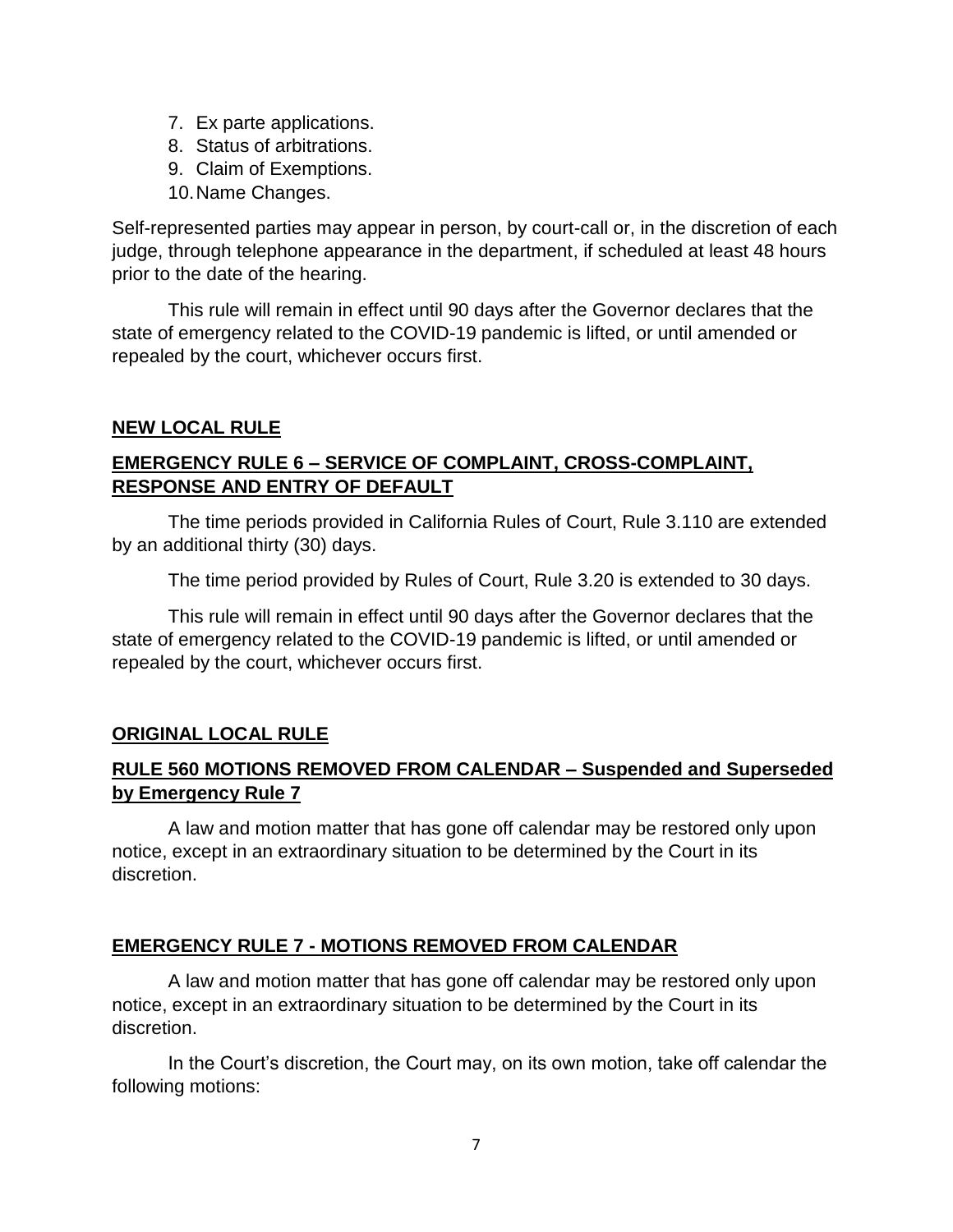- 1. Motions that are not supported by a declaration establishing that an in person or telephonic meet and confer or other required meet and confer occurred or is deficient.
- 2. Motions for summary judgment/adjudication where a Separate Statement is not filed or is deficient or where all exhibits are not included.
- 3. Motions/ORAPS where a proof of service has not been filed at least ten days before the examination.

This rule will remain in effect until 90 days after the Governor declares that the state of emergency related to the COVID-19 pandemic is lifted, or until amended or repealed by the court, whichever occurs first.

### **NEW LOCAL RULE**

# **EMERGENCY RULE 8 - TENTATIVE RULINGS**

#### *Effective January 21, 2021*

- (a) A judicial officer may provide tentative rulings. A tentative ruling on a law and motion matter may be obtained by accessing the court's website at [https://sb](https://sb-court.org/)[court.org](https://sb-court.org/) after 3:00 p.m. on the court day before the hearing, or by telephoning the court's Administrative Assistants at the numbers below.
- (b) Any party who wishes to orally argue the motion may appear on the date and time set for hearing, pursuant to *California Rules of Court*, Rule 3.1308 (a) (2) and Rule 3.1306. Failure to appear shall be deemed a waiver of oral argument. All posted tentative rulings shall become the final ruling of the Court on the scheduled hearing date if no party appears. Should a hearing be held the Court may, in its discretion, modify or affirm the tentative ruling and advise the parties of its ruling at the hearing or by further Order.
- (c) If the parties wish to submit on the tentative ruling, no appearance will be necessary if the department's judicial assistant is notified by 4:00 p.m. the day before the hearing. The tentative will then become the final ruling.
- (d) The Court will not entertain a request for continuance unless stipulated to by all parties and no further papers may be filed once the tentative ruling has been posted.
- (e) The party prevailing on the motion shall serve all parties with written notice of the court's ruling.
- (f) Telephone numbers assigned to the civil courtrooms are as follows:

For departments S16, S26, S32: (909) 521-3085